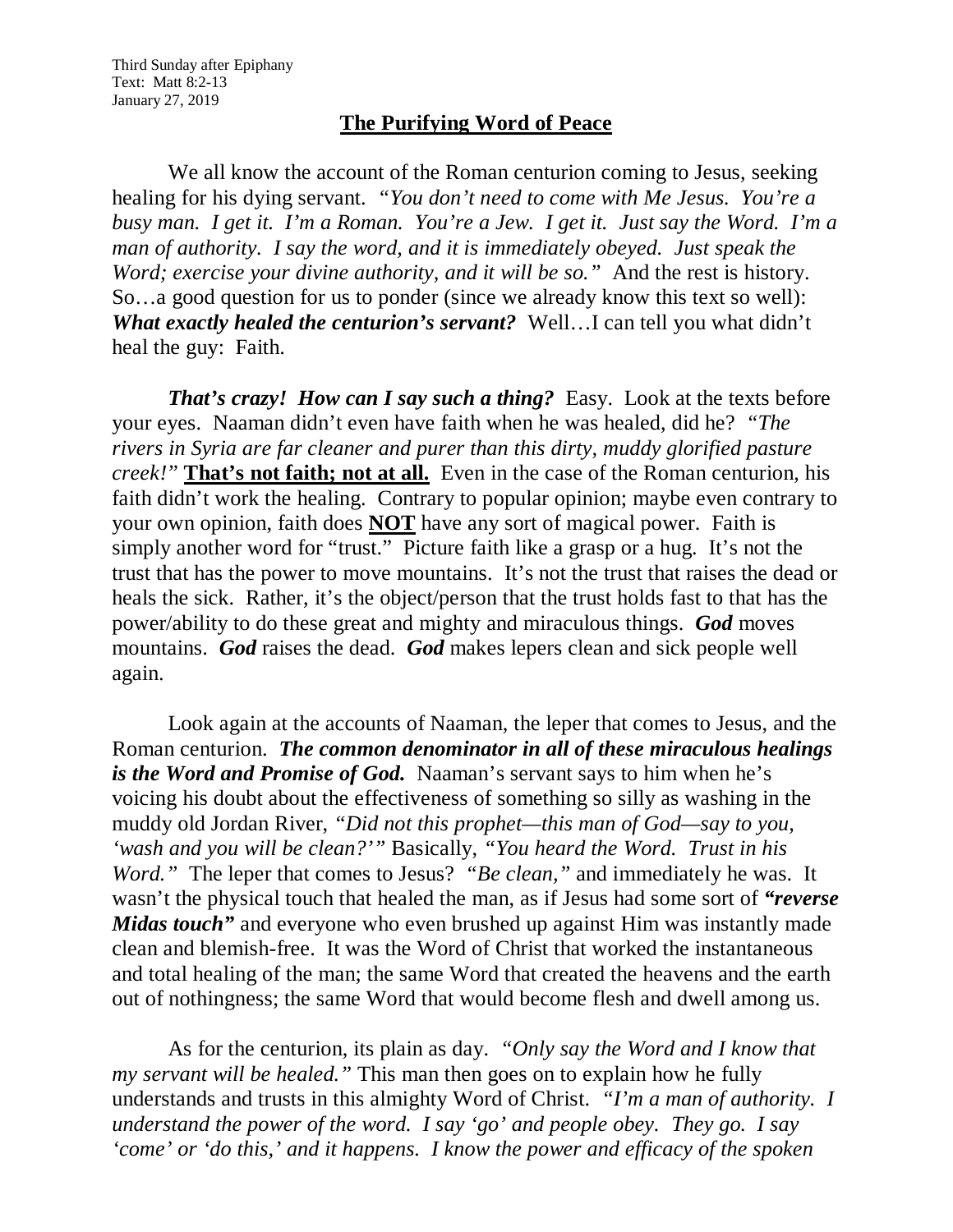*word. I am not worthy to have You, Jesus, even step foot in my house. I'm nothing. Simply say Your almighty Word, and I know that it will happen. I know the almighty authority that Your Godly Word possesses. I know what Your Word is able to do."*

And I'm sure at this point that I'm preaching to the choir, right? We all know all this already. *Yeah…but do we believe it? Do we trust this Word?* I know everyone here will profess to trust in the almighty and all-powerful Word of God. We look in the mirror, and we certainly like to think that we see the Roman centurion staring back at us—a person of *strong, commendable faith* in God's Word. And yet...our reality, if you're bold to confess, is sometimes much more *leprous and ugly.*

The ugly Truth is that we don't trust the Word of God; *not always and not fully.* In fact, we're often very piece-meal and buffet-style in our trust. We proudly proclaim trust in God…when things are working in our favor, but when things aren't going the way we plan or the way we think they should go, we show our sinful rear-ends and we reveal our doubt and lack of trust in God above all things. I say all this only because you will leave here in a few minutes and enter into the world; a world full of sin and doubt; a world that doesn't trust in God above all things; a world that despises God and His loving control. *And make no mistakes: We're part of this world.* We're in the world, and often—*regrettably* also very much of the world (which Jesus prayed would not be the case; ref. John 17). We may not want to admit it, but the faith that is so easily professed in here is often *checked at the door and left in the pew* as the focus gets put on "more important" things like bills and bank balances and Facebook and what we're gonna have for lunch all kinds of things that have **NOTHING** to do with salvation or the mission of the Church (baptizing and teaching to obey all that Christ has said again, note the emphasis on Christ's Word). We don't *always* trust that God's in control. We don't *always* trust that God is working all things for the good of those who love Him.

But rather than harp on our sinful unbelief; rather than kick the corpse for being dead, I will direct you to the Lord and Giver of Life; *the One who has the authority and the will to give life to such death.* Look to His cross. Look to His font. Look to His altar and His rail. Look and listen. *"It is finished, once and for all. Take and eat; take and drink, this is My body and My blood, given to you for the complete forgiveness of all your sins. Hear My Word of absolution. Your sins are completely forgiven and remembered no more. They have been drowned and washed over in My blood. I am with you always, even to the end of the age."*

Here is the sure and certain comfort and peace that nothing else and no one else can give. *They simply don't have the power. They don't have the authority.*